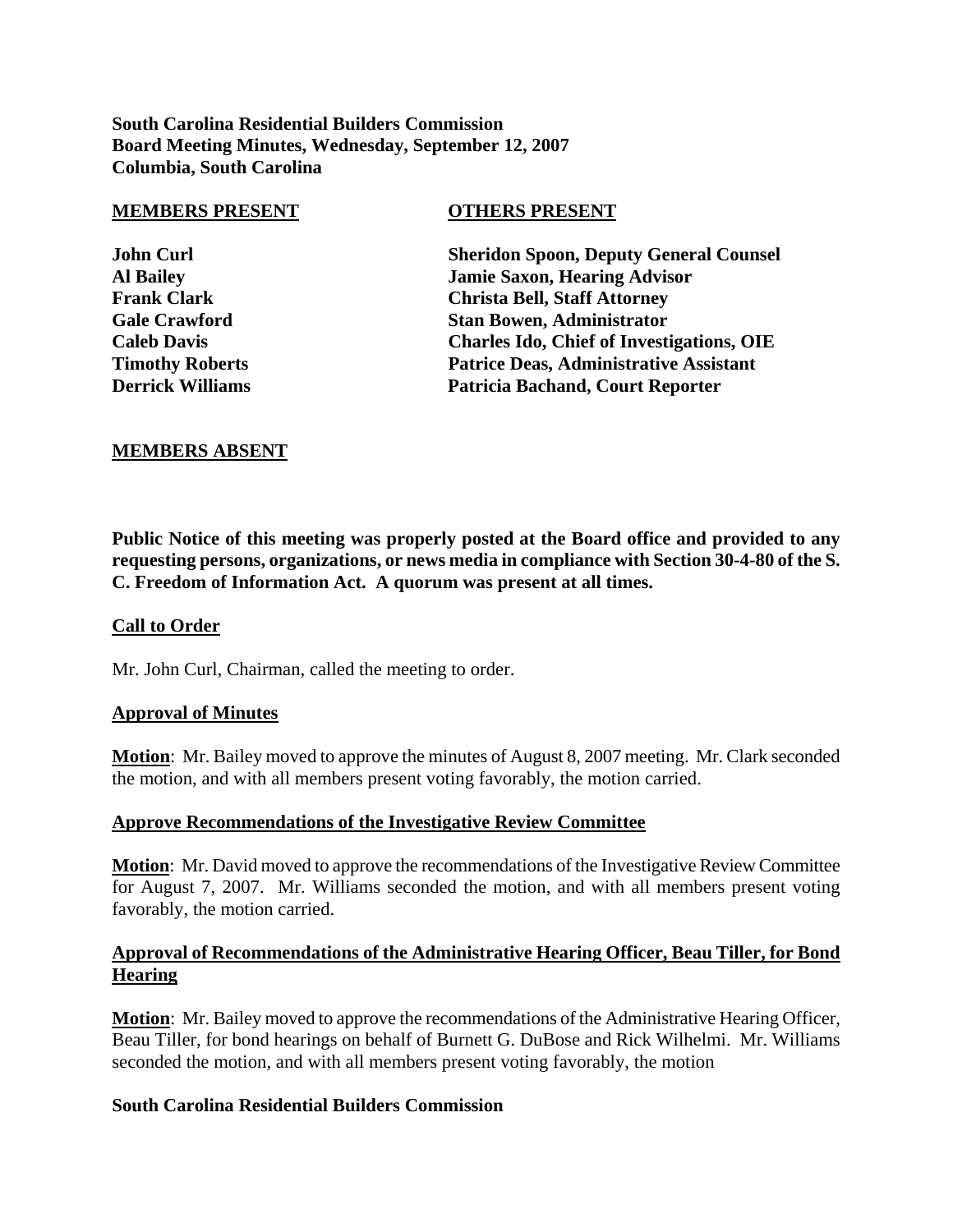## **Board Meeting Minutes, Wednesday, September 12, 2007 Page 2 of 7**

carried.

## **Request for Reinstatement of License**

Scott Bashor – Mr. Bowen informed the Commission that Mr. Bashor was issued a Do Not Renew Order against his residential builder's license on January 10, 2006.

Mr. Bashor informed the Commission that he was licensed from 1990 until 2006. As a result of a complaint a law suit was filed against him and the complaint won a judgment in the amount of \$92,000.00. Mr. Bashor submitted a copy of a Stipulation of Dismissal and a letter stating that the complainants are no longer adverse to him renewing his residential builder's license.

**Motion:** Ms. Crawford moved to reinstated Mr. Bashor's residential builder's license. Mr. Roberts seconded the motion, and with all members present voting favorably, the motion carried.

Wayne Russell – Mr. Bowen informed the Commission the Mr. Russell's residential builder's license was suspended on December 12, 2003 and fined Five Hundred (\$500.00) Dollars.

Mr. Russell presented a letter from the complainant stating that he is released of all obligations and has satisfied a Ten Thousand (\$10,000.00) Dollar judgment. Mr. Russell stated that the \$500.00 fine was paid on May 21, 2007.

**Motion**: Ms. Crawford moved to reinstate Mr. Russell's residential builder's license provided he comply with the following conditions of reinstatement. Mr. Davis seconded the motion and with all members present voting favorably, the motion carried.

- 1. Licensee shall enroll in and complete a course, pre-approved by the Commission, on the International Building Code at Greenville Technical College or other suitable institution. Licensee shall provide documentation of enrollment and completion of said pre-approved course prior to reinstatement.
- 2. Licensee shall maintain a surety bond acceptable to the Commission in the amount of Fifteen Thousand and No/100 (\$15,000) Dollars. Failure to comply with this requirement shall automatically result in the immediate temporary suspension of Licensee's license until such time as full compliance has been made by Licensee.

Mr. Bailey recused himself from participating because he knows Mr. Russell.

### **Application Review**

**South Carolina Residential Builders Commission Board Meeting Minutes, Wednesday September 12, 2007**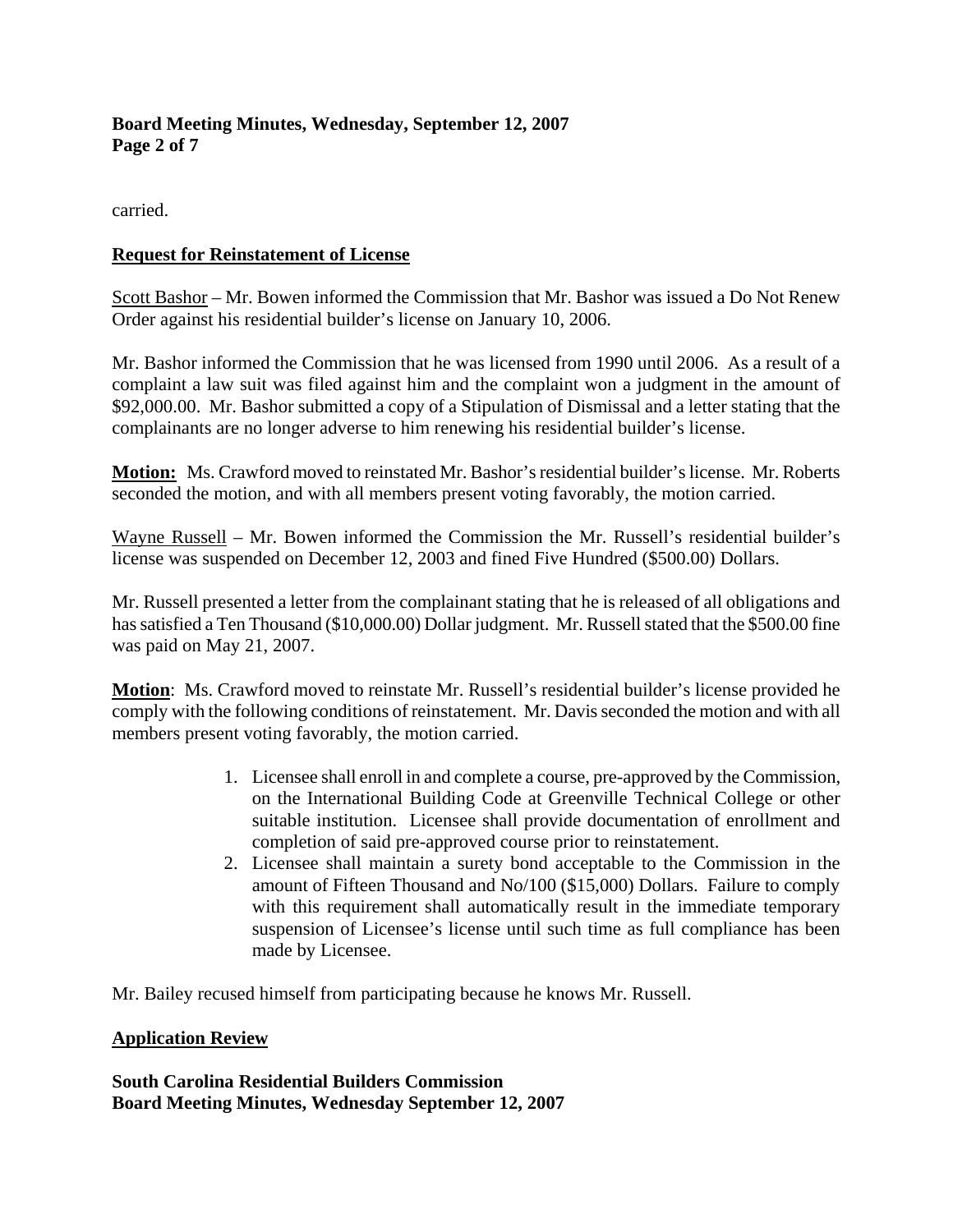## **Page 3 of 7**

Larry Sharpe – Mr. Bowen informed the Commission that Mr. Sharpe answered "yes" to question 2 on his residential HVAC renewal form enquiring about criminal convictions.

Mr. Richard Warder, Esquire attorney for Mr. Sharpe presented copies of arrest warrants for pending charges against Mr. Sharpe. Mr. Sharpe has plead not guilty to the pending charges and hopes to clear this matter in the near future.

**Motion:** Mr. Clark moved to renew Mr. Sharpe's residential HVAC license at this time. Ms. Crawford seconded the motion, and with all members present voting favorably, the motion carried.

Langston Hilton - Mr. Bowen informed the Commission that Mr. Hilton is here today to ask the Commission to accept his work experience that he submitted on his residential builder's application.

Mr. Hilton informed the Commission that he has not been employed by a residential builder, but has been involved in numerous projects and feels that he is as experienced as any licensing exam applicant.

**Motion:** Ms. Crawford moved to accept Mr. Hilton's work experience to sit for the residential builders exam. Mr. Williams seconded the motion, and with all members voting favorably, the motion carried.

### **Request for Grandfathered License**

Stan Little – Mr. Bowen informed the Commission that Mr. Little is requesting that he be grandfathered with an electrical license.

Mr. Little informed the Commission that he let his license lapse in 2003 and he has been working with licensed contractors since that time, and he missed the window of opportunity to obtain the grandfathered license.

**Motion**: Mr. Bailey moved to grant Mr. Little a grandfathered residential electrical license. Mr. Davis seconded the motion, and with all members voting favorably, the motion carried.

Morris Blackwell – Mr. Bowen stated that he received a letter from Mr. Blackwell requesting a continuance in this matter until October because of an unforeseen medical problem. Not action was taken.

### **PSI Eligibility Letter**

Terrance R. Waiters – Mr. Bowen informed the Commission that Mr. Waiters is requesting **South Carolina Residential Builders Commission Board Meeting Minutes, Wednesday September 12, 2007 Page 4 of 7**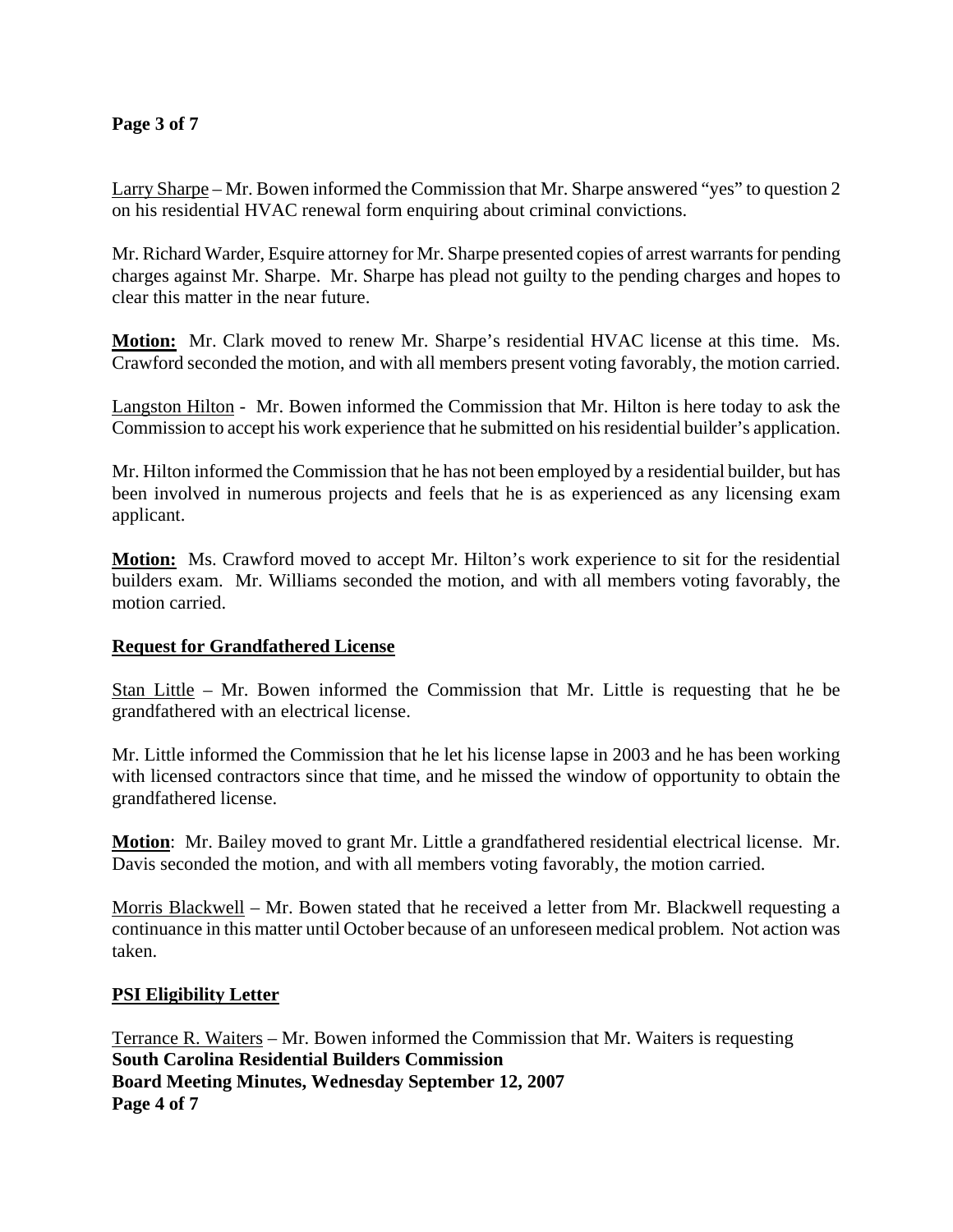eligibility to retake the PSI exam.

Mr. Waiters stated that he has taken the home inspector exam three times and failed. The first time he took the exam he was told by an instructor in Columbia that he could not bring any books in the exam room. Mr. Waiters stated that he was given conflicting information and is seeking the mercy of the Commission to be granted eligibility status to sit for the exam.

**Motion**: Mr. Wlliams moved to grant Mr. Waiters eligibility status to sit for the home inspectors exam. Ms. Crawford seconded the motion, and with all members voting favorably, the motion carried.

Thomas Alston – Mr. Bowen informed the Commission that Mr. Alston is requesting reconsideration of the terms of an Agreement that was issued by the Commission in May 2007.

Mr. Alston informed the Commission that he has been unable to obtain a surety bond to meet the terms of the agreement due to his credit history. Mr. Alston stated that he does no work Five Thousand (\$5,000.00) Dollars.

**Motion**: Mr. Clark moved to uphold the terms of the Agreement. Ms. Crawford seconded the motion, and with all members voting favorably, the motion carried.

### **New Business**

None

## **Unfinished Business**

None

## **Adjournment**

There being no further business, the business meeting for September 12, 2007 concluded at 11.25 a.m.

The next scheduled board meeting will be held on October 10, 2007, at 10:00 a.m. Synergy Business Park, Kingstree Building, Room 108. (Note: Subject to Change)

## **Hearings**

Mr. Williams called the hearings to order. Mr. Jamie Saxon was the hearing advisor. **South Carolina Residential Builders Commission Board Meeting Minutes, Wednesday September 12, 2007 Page 5 of 7**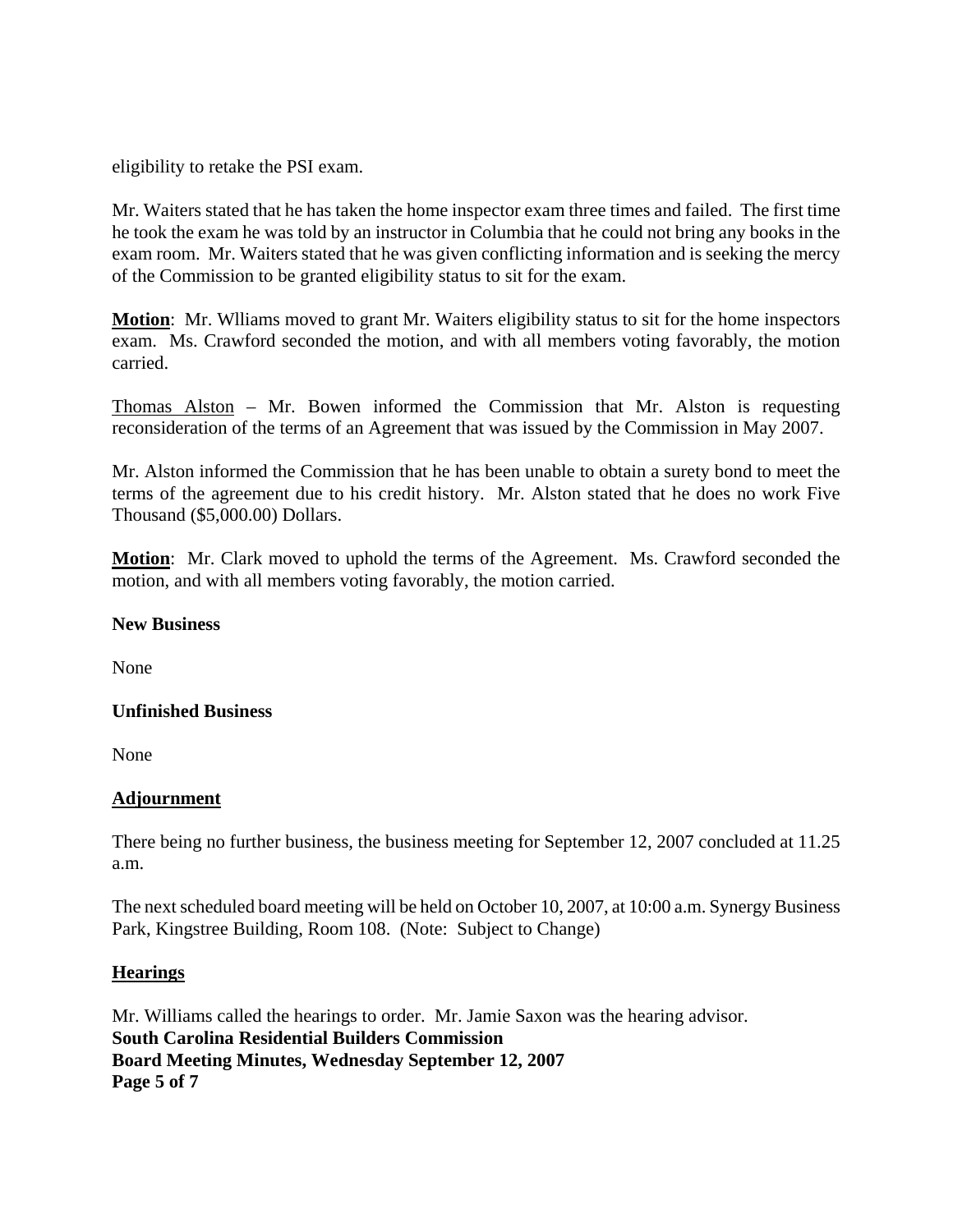# **Approve Recommendations of Administrative Hearing Officers, John Curl and Frank Clark for Administrative Hearing**

Earl Gold – This matter was heard before John Curl, Administrative Hearing Officer, on July 17, 2007. Mr. Curl's recommendation was as follows:

- 1. The Respondent shall have sixty (60) days from the service of this Order upon him to conform the areas in question to applicable building codes and standards, as verified and deemed satisfactory by a representative of the Commission. The Respondent must verify the timely completion of all work with the Commission, and compliance with the Order shall not be deemed complete until the Commission receives such verification. The homeowner shall provide reasonable access to the residence during normal working hours, and at other mutually- convenient times as may be necessary for the purpose of completing all work in a timely manner. The Respondent must notify the Commission should the homeowner fail to allow reasonable access to the residence. Provided the matters in question have been remedied to the Commission's satisfaction, the complaint will be dismissed.
- 2. If the areas in question are not brought into compliance with applicable building codes and standards within sixty (60) days from the service of this Order upon the Respondent, his license to engage in the practice of residential building shall be automatically and immediately suspended for a period of six (6) months and he shall pay a fin e of Two Thousand, Five Hundred Dollars (\$2,500.00). This fine shall not be deemed paid until the Commission receives it. Failure to pay this fine shall result in the Respondent's license being automatically and immediately suspended.

Mr. Curl recused himself from participating because he was the hearing officer in this matter.

**Motion:** Ms. Crawford moved to approve the Administrative Hearing Officer's Recommendation for Earl Gold. Mr. Roberts seconded the motion, and with all members present voting favorably, the motion carried.

David Shaw – This matter was heard before John Curl, Administrative Hearing Officer, on July 26, 2007 (Case # 2005-44). Mr. Curl's recommendation was as follows:

1. This matter be dismissed.

Mr. Curl recused himself from participating because he was the hearing officer in this matter.

**South Carolina Residential Builders Commission Board Meeting Minutes, Wednesday September 12, 2007 Page 6 of 7**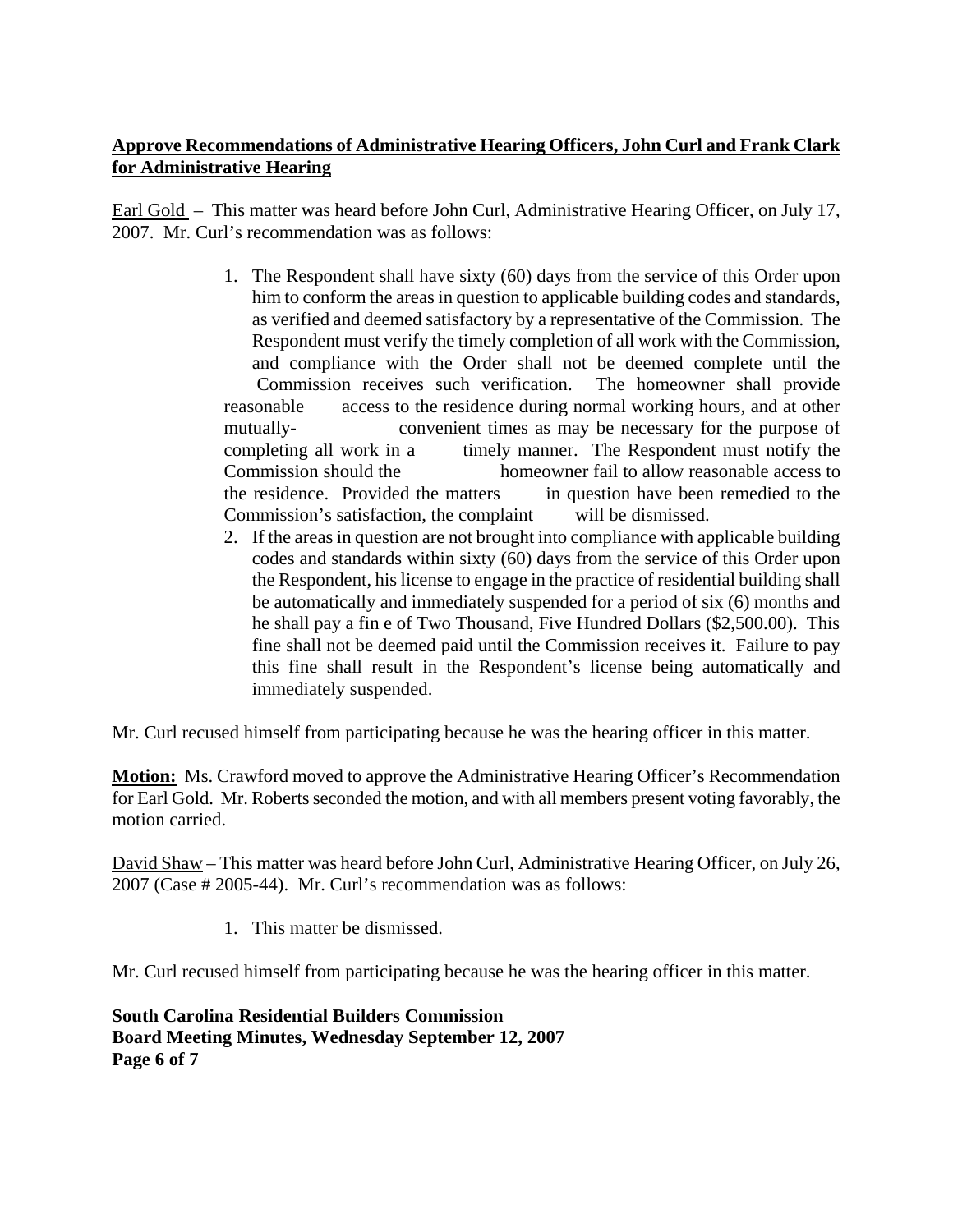**Motion:** Mr. Bailey moved to approve the Administrative Hearing Officer's Recommendation for David Shaw (Case # 2005-44). Mr. Clark seconded the motion, and with all members present voting favorably, the motion carried.

David Shaw - This matter came before the Administrative Hearing Officer, on July 26, 2007 (Case # 2005-77). Mr. Curl's recommendation was as follows:

1. This matter be dismissed.

Mr. Curl recused himself from participating because he was the hearing officer in this matter.

**Motion:** Mr. Bailey moved to approve the Administrative Hearing Officers' Recommendation for David Shaw (Case # 2005-77). Mr. Davis seconded the motion, and with all members voting favorably, the motion carried.

Charles Aleno – This matter was heard before John Curl, Administrative Hearing Officer, on August 9, 2007. Mr. Curl's recommendation was as follows:

- 1. The Respondent pay a fine of Three Thousand Dollars (\$3,000.00), which includes the previously-issued Twenty-Five Hundred Dollar (\$2,500.00) citation, within sixty (60) days of the issuance of a Final Order. This fine shall not be deemed paid until received by the Commission. Failure to pay the fine shall prevent the Respondent from being re-registered or licensed.
- 2. The Respondent's license shall be continued in a probationary status for one (1) year. Should he be found in violation of any provisions of the practice act or the Commission's regulations, it could result in his registration or license being suspended or revoked.
- 3. During the Respondent's probationary status, he may work only for licensed builder until such time as he obtains a bond for each of his electrical, plumbing, and specialty contracting categories.
- 4. The Respondent must attend and successfully complete, with one year from the date of a Final Order, at his own expense, an educational course in Ethics, as approved by the Board, provided a reasonable course and location for it are available to him. Thereafter, he must file written proof of compliance with the board within fifteen (15) days of completing this requirement.

Mr. Curl recused himself from participating because he was the hearing officer in this matter.

**Motion:** Mr. Davis moved to approve the Administrative Hearing Officer's Recommendation for Charles Aleno. Mr. Roberts seconded the motion, and with all members voting favorably, the **South Carolina Residential Builders Commission Board Meeting Minutes, Wednesday September 12, 2007 Page 7 of 7** 

motion carried.